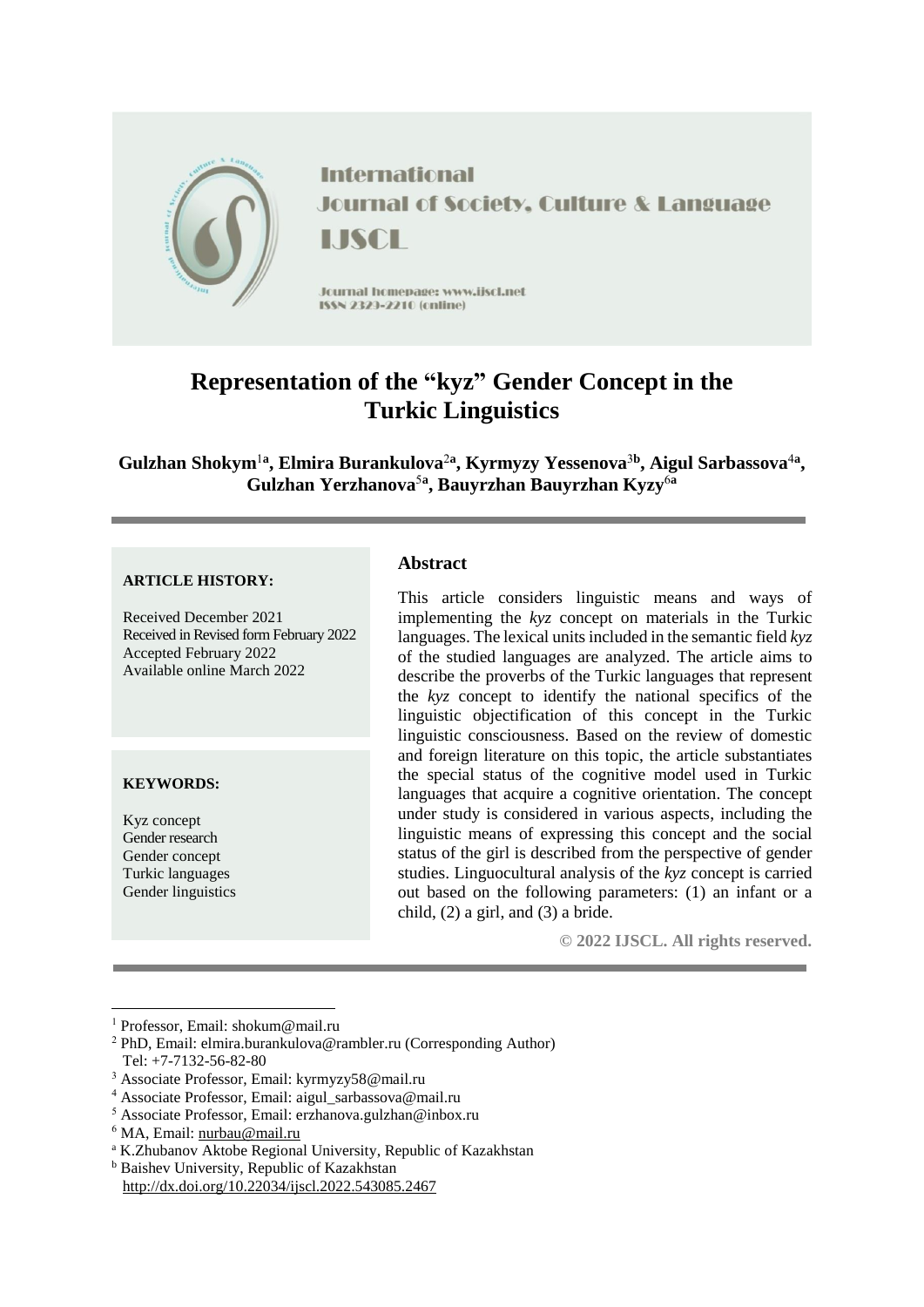# **1. Introduction**

ender linguistics is an innovative field in both linguistics and gender research. It can be defined as the study of how language is used to communicate gender and how gender can be differentiated using linguistic features (Motschenbacher, 2016). Gender research is a broad field that studies various aspects of men and women in society, including social construction, socio-cultural roles, linguistics, and social relations (Bergvall et al., 2014). One of the most important problems in gender linguistics is the study of male and female character concepts in a language. In the national conceptual framework, these concepts are fundamental and attract the attention of scientists. Female and male characters belonging to different cultures are revealed in various situations, like writing messages on Internet forums (Miftakhova, 2020) or apologizing (Qari, 2019). G

Recently there has been an increase in the linguistic studies of the Turkic languages (Bekeyeva et al., 2021), including the studies of gender linguistic strategies. The Turkic languages are generally reported to lack grammatical gender distinctions, however some concepts do contain a clue to the gender of the referred person, *kyz* 'girl' being among them (Mammadova, 2015). In this article, the *kyz* gender concept is studied through proverbs and sayings in the Kazakh, Tatar, Bashkir, and Uzbek languages and is shown to unite the Turkic peoples. Drawing material from linguistic sources of Turkic-speaking people, we reveal the gender aspect of the *kyz* concept based on historical and comparative methods. This article contributes to the relentless effort of modern linguistics to study how gender is reflected in language and culture, as well as the need to examine the gender representation of a specific language group.

# **2. Theoretical Framework**

Theoretically, the present study is based on works revealing the relationship between language, culture, and gender; the conceptual vision of the world; the formation of social stereotypes; and the linguistic picture of the world. We follow Askoldov (1997) to refer to concepts as mental formations that replace many real and representable objects of the same kind in the process of thought. Of utmost importance are culturally significant concepts (Gabidullina et al., 2019). Linguo-cultural concepts can shed light on various aspects such as language, people's mind, and their culture (Sakaeva, 2018).

### **2.1. Gender Research in the Turkic Linguistics**

Language and gender research that focuses on pragmatic issues was first conducted by Robin Lakoff, an outstanding pragmatist, who profoundly influenced the direction of language and gender research (Lakoff & Johnson, 1980). At the present stage of gender research, the social and cultural conditioning of gender is emphasized. In other words, gender is viewed as a cultural and historically relative phenomenon, and its meaning and interpretation may be different within different cultures, being the reason for historical changes in the language system (Zykova, 2003). Proverb language is an important part of the human conscience. Moreover, linguistic gender research does not only consider the influence of gender on communicative behavior and the use of language but also considers how the language itself creates gender identity (Kirilina, 2001).

The modern approach to the study of gender in language can be expressed by Eckert's (1992) phrase "think practically and look locally" (p. 461), which implies avoiding any generalizations of the differences in masculine and feminine languages. Gender can be considered a parameter of research in many social sciences, including linguistics. Thus, Rice and Barth (2017) examined how the individual differences of the characteristics of an evaluator can affect real-world decisions, such as hiring decisions. Specifically, they examined the gender role traditionalism of an evaluator and whether this traditionalism interacted with occupational stereotypes during a laboratory simulated hiring decision. Gender role stereotypes were activated using a priming task, and the participants then evaluated male and female job applicants on a variety of workrelated skills, ultimately selecting applicants for either a traditionally masculine or feminine position.

Several studies in the Turkic languages investigated the gender character of linguistics and focused on the female language and the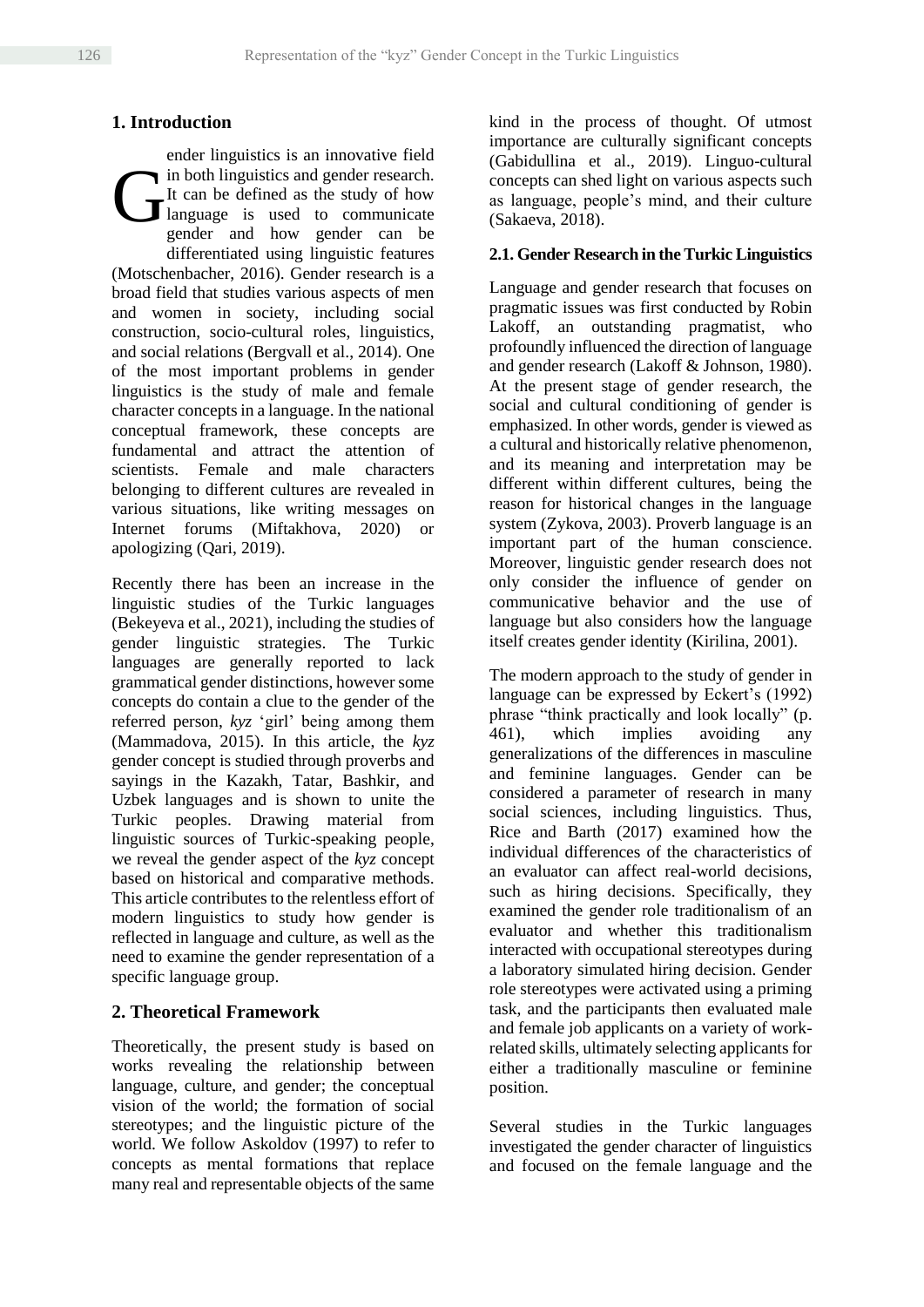ethics of the girl's speech. For our study, of great importance are the works by Mammadova (2015) who developed the scientific and theoretical fundamentals for the gender study of the Turkic languages; Ismailov (2017) who studied linguistic features of gender stereotypes in phraseologisms in the Kazakh and Uzbek languages; and Khuzina (2011), who studied gender stereotypes in the Tatar language.

In Turkish culture, womanhood is acquired through marriage, where women are expected to lose their virginity (Sakallı-Uğurlu & Glick, 2003). Women in Turkish culture gain legitimate social status only after marriage, becoming mothers and/or authorities of the house, whereas there are several ways for men to exercise and gain power before and after marriage. Even so, to the best of our knowledge, no study in either Turkish or international literature has examined how stereotypes of men or women differ before and after marriage. Thus, this study aims to explain how stereotypes of single men and women transform into stereotypes of married men and women.

Shah and Khurshid (2019) focused on the lived experiences of educated Muslim women from Pakistan and India to examine what empowerment means for them. They examined the lived experiences as a departure from frameworks that offer universalistic and homogeneous understandings of Islam, education, and empowerment. They provided insights into the complex, and at times even contradictory, meanings and performances of gender identities shaped by historical and social conditions.

#### **2.2. Gender Linguistic Picture of the World**

The first and only scientific research that is entirely dedicated to gender studies was conducted in 2012. Regarding Portugal, the long period of dictatorship that it endured for over 40 years in the past century has had a major influence on its society, preventing social movements, such as the second wave feminism, to foster social change in academia. The current debates in Portugal concern the wide use of the concept of gender without an effective epistemological and methodological paradigm shift, and some researchers question the erasure of the word 'women' that is being almost always replaced by 'gender' (Ferreira, 2019).

Language is the most important way for the development and existence of human knowledge about the world. Reflecting the objective world in the process of an activity, a person fixes the results of cognition in a word. The body of this knowledge, which is captured in linguistic form, represents what is called in various concepts as either the 'linguistic intermediate world' (Abaev, 2006), 'linguistic model of the world' (Humboldt, 1984), or 'linguistic picture of the world' (Serebrennikov, 1988). The basic system of the modern understanding of language is based on one of the key positions of Humboldt (1984), according to which language represents 'the world lying between the world of external phenomena and the inner world of a person', and at the intersections of these worlds, the development of the personality of a person as happens as a 'text' that always has a deep implied sense. The concept of a picture of the world, including a linguistic concept, is based on the study of a person's ideas about the world. Thus, representatives of cognitive linguistics state that our conceptual system, represented in the form of a linguistic picture of the world, depends on physical and cultural experience and is directly related to it (Arutyunova, 1998).

The gender picture of the world is not determined biologically, and in different cultures and linguistic communities, concepts of femininity and masculinity are determined by cultural and historical factors, especially linguistic stereotypes (Kirilina, 2002). Research about linguocultural concepts is an important component in studying the peculiarities of the communicative behavior and mentality of a nation. The concept is one of the fundamental notions in the study of cognitive linguistics, lingvoculturology, and cross-cultural communication (Bazarova & Gilyazeva, 2018).

The customs, traditions, beliefs, and the collective experience of a people are reflected in their language. We will analyze how national-specific features of consciousness are expressed in the *kyz* gender concept in the Turkic languages from the perspectives of linguistics and culture. Moreover, referring to foreign sources, we will consider the problem of a 'foreign bride'. Using a foreign bride in Singapore as a subject of 'oriental simplicity', we show how contemporary orientalism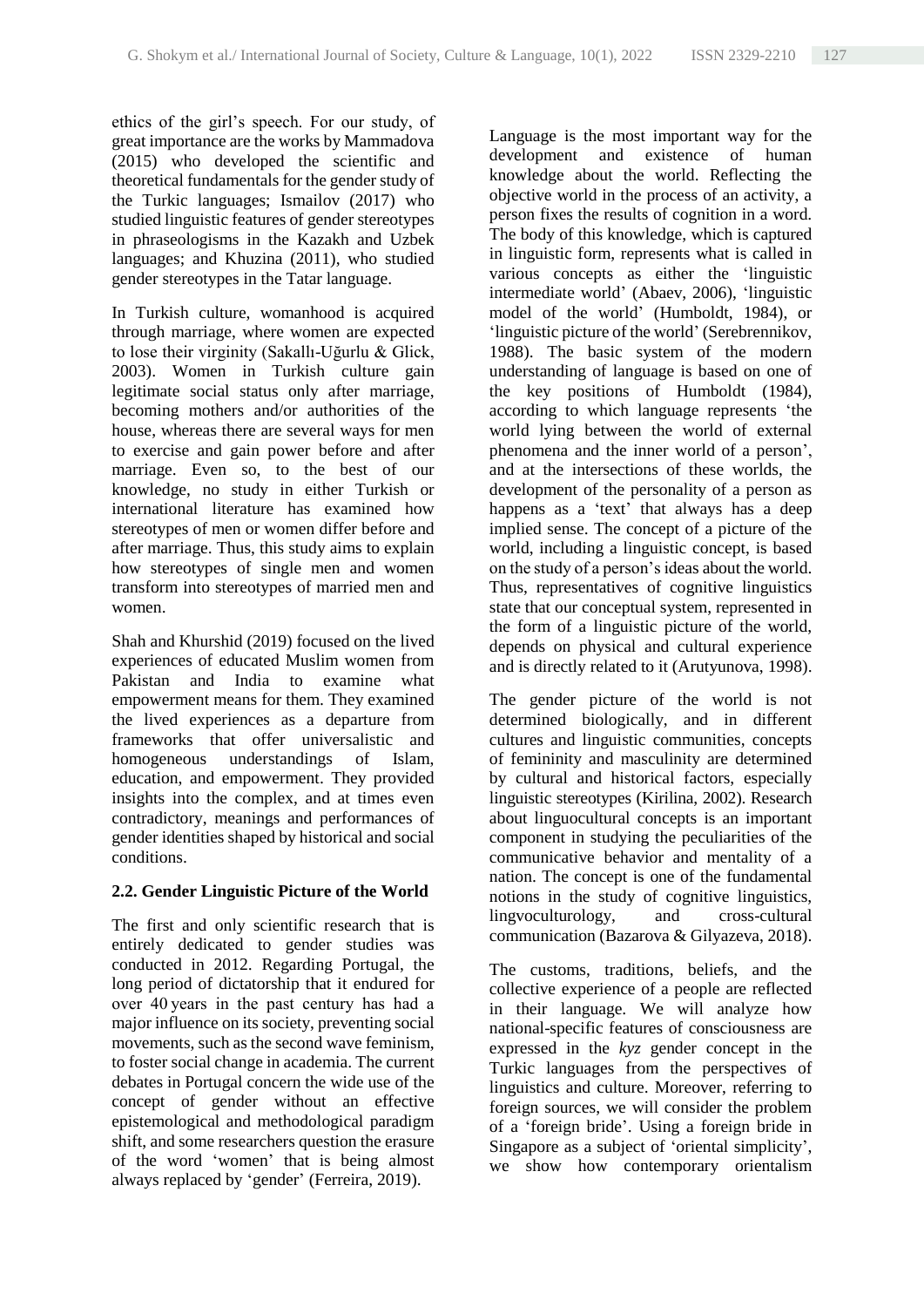continues to shape practices and beliefs in something as common as searching for a wife and having a family. By reinforcing the cultural marketability of oriental simplicity, commercially arranged cross-border marriages naturalize patriarchal family structures and strengthen the hegemonic ideology of the Asian family (Zhang & Yeoh, 2020).

# **2.3. The Kyz Concept in the Turkic Languages**

In cognitive linguistics, the concept of a model is important because it is directly related to the specifics of the cognitive structures studied within the framework of this science. We are referring to individual concepts that make up the terminological base of the cognitive direction, which are 'concept', 'picture of the world', 'frame', 'proposition', etc. Each of these concepts already represents a certain model of structuring knowledge.

The history of the origin of the word *kyz* 'girl' shows that the Turkic peoples attach great importance to the *kyz* concept, protect it from envy, give it a place in the house, and respect it. The roots of the Kazakh language, as well as Turkic languages in general, are found in the stone signs written in the sixth to eighth centuries. In the Orkhon-Yenisei monuments, *kyz* is found in the modern sense of the Turkic language *giz* 'girl'. We also paid attention to the work of one of the medieval stars of our native land, Mahmud Kashgari. In his work, the following meanings are associated with *kyz*: expensive girl, servant woman, and girl. This implies that *kyz* has several meanings (Khalidov, 1987). In this dictionary, the Kazakh version is given as *ana* and *baldiz*.

In the study of Kashgari (1997), the words 'my daughter', 'her daughter' (home daughter – girl sitting at home), and 'girl on her shoulders' mean a girl who is under an authority, a girl, at least not married, or not married with impunity. In the Kazakh language, the word 'girl' is used to refer to a woman's child, a baby, an unmarried girl, a guy's girlfriend, or a bride (Explanatory dictionary of the Kazakh language, 1986).

The book 'Tarikh-i Rashidi', which is encyclopedic and covers several centuries until the middle of the  $14<sup>th</sup>$  to  $16<sup>th</sup>$  centuries, contains *kyz*, *aru*, *khanim*, and *Begim*. The character of the word 'girl' in ancient Turkic and many modern Turkic languages is found in a form of *kyz*; examples are *kyz* (Azerbaijan, Turkmen), *Kiz* (Uzbek, Uygur), *kys* (Altai, Gagauz, Tuva), *kyys* (Yakut), *khys* (Khakas), *kher* (Chuvash) (Historical Development of the Vocabulary of Turkic Languages, 1961).

Similar examples of *kyz* are found in the Bashkir language. In the people's consciousness, various concepts have been developed, covering the age of a girl and the stages of marriage, such as *usken kyz*, which means a girl of full age, *an etken kyz*, which means an adult girl or a nubile girl, *keiyeuge birelek*, which means a marriageable girl. If a girl does not marry when she comes of age, she is classified as an old girl or a sedentary girl. After marriage, a young wife is called *ayel* (wife or woman), *zhubai*, or *zaiyip* (spouse); in old age, women are called *ebey* or *karsyk* (Fatykhova, 2001).

In Tatar proverbs, the term *kyz* or 'girl' has two meanings: (1) a girl or (2) a young maiden and an old woman (an old sitting girl). *Unaltyda kyz - soltan* 'At 16, a girl is sultan', *unshidede kyz chulpan,* 'at 13 she is a star', *egermede golbostan* 'at 20 she is a flower' imply that girls are equated to kings, stars, and flowers. The extreme attitude towards older girls can be seen in the Tatar equivalent of the Kazakh proverbs, 'a sitting girl finds a place' and 'a sitting girl will be appropriate'.

In the Turkic languages, a woman is the opposite of a man; as a category, the abstract concept is denoted by the *katyn-kyz* 'wives' (Bashkir), *aiyel-kyz* 'brides' (Kazakh), and *kadın-kız* 'women' (Turkish), which are the first components of this concept. Moreover, according to a study about the Turkic peoples, they emphasize the importance of a wife but not a woman. *Kyz* (Bashkir and Kazakh) and *kız* (Turkish) mean girl, maiden, or daughter, that is, the feminine person before marriage (Samsitova & Kapasheva, 2016).

The *kyz* concept, which has currently become a common name for all representatives of females, is a testament to the noble dream of the people that their generation would be good and respected as the daughters of kings. For a linguacultural analysis of the *kyz* concept, in our opinion, the most important cognitive models are the following: (1) an infant or a child, (2) a girl, and (3) a bride. The gender schema, social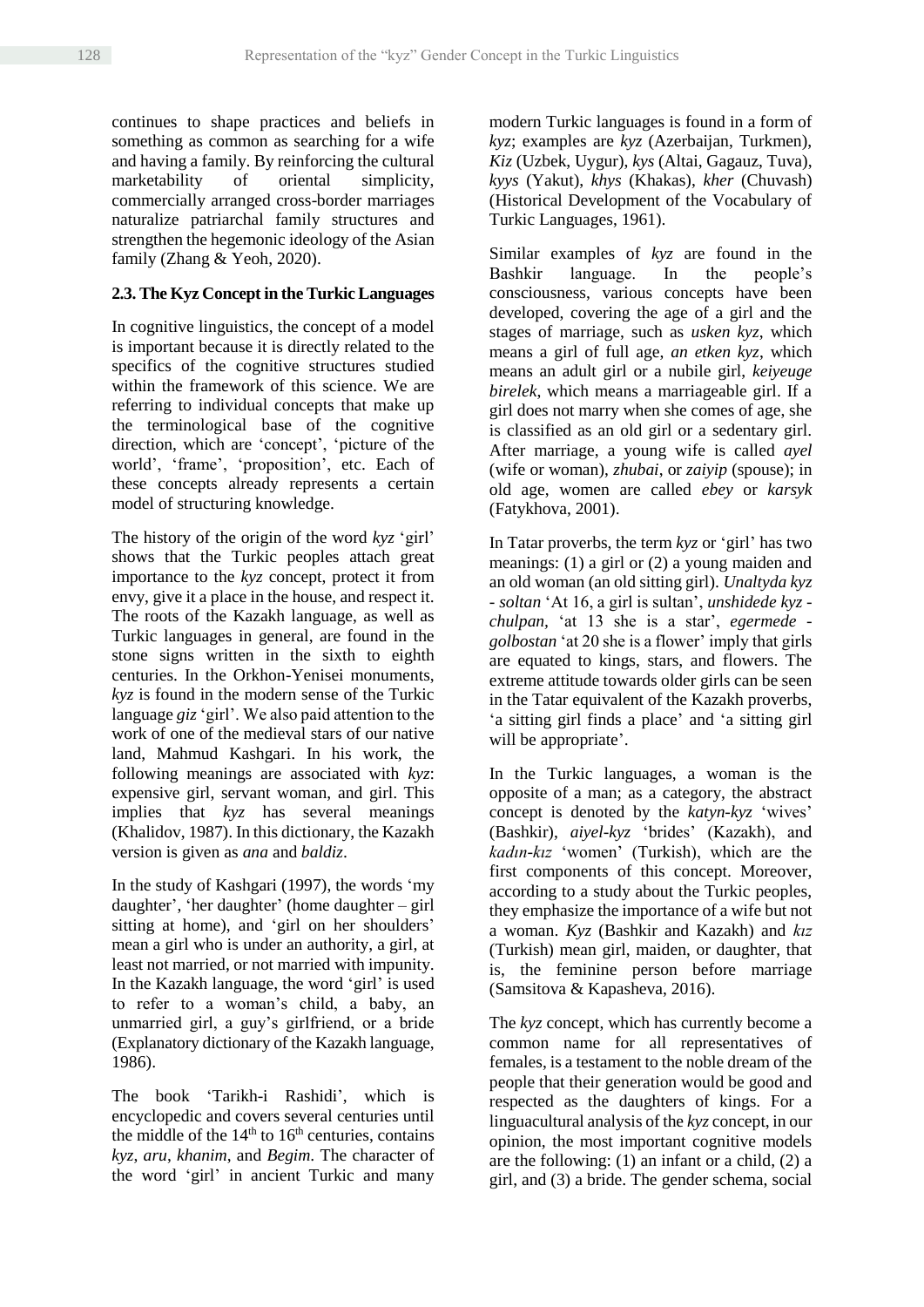cognitive, and cognitive development theories can be used to construct cognitive models. The *kyz* cognitive models have been constructed based on the social cognitive theory of gender development and differentiation. In this paper, we consider the listed parameters and their role in the development of this concept.

# **3. Methodology**

## **3.1. Corpus**

As a result of a continuous sampling based on the principle of gender markedness, a corpus of over 100 proverbs and sayings containing the *kyz* concept was compiled from the following authoritative lexicographic sources of paroemias in the Kazakh, Uzbek, Tatar, and Bashkir languages: 'Kazakh Proverbs' (Malaysarin, 2011), '7777 Kazakh Proverbs' (Keikin, 2002), 'Tatar Folk Proverbs: A Collection of Proverbs' (Isanbet, 2003), 'Aphorism' (Gabdullin, 1999), 'Tatar Mind' (Yakhin et al., 2002), 'The Tatar People's Aphoristic Sayings: Tatar People's Sayings' (Makhmutov, 1987), 'Uzbek Folk Proverbs' (Suvonkulova, 2014), 'Uzbek Folk Proverbs' (Mirzaev et al., 2003), 'Dictionary of Bashkir Folk Proverbs and Sayings' (Akhtamov, 2008), 'Bashkir Folk Art. Volume 7: Proverbs, Sayings, Riddles' (Nadrshina, 2006). The data were collected using the continuous sampling method.

#### **3.2. Procedure**

To achieve our goal, contrastive-comparative and conceptual analyses based on a comparative method were applied at different stages of this study to determine the nationalcultural specificity in different Turkic languages. Proverbs containing the *kyz* concept were taken from the Kazakh, Uzbek, Tatar, and Bashkir languages and discussed using comparative and conceptual methods.

Methodologically, this study combines sociolinguistic and pragmatic perspectives to analyze the representation of the *kyz* gender concept in the Turkic linguistic. A sociolinguistic perspective is employed because it describes how sociocultural factors influence language and linguistics (Wardhaugh, 2007) and allows the analysis of how norms, context, beliefs, and culture affect gender linguistics. The main paradigm of sociolinguistics that relates to this study is

language and society. This paradigm consists of various fields, such as sociology of language, discourse analysis, dialectology, language and gender, and anthropological linguistics. This study is related to the field of language and gender because it analyzes gender perspectives in the Turkic language. This study is also related to ethnomethodology because it employs linguistic information to analyze how language is employed in society. This study does not focus on androcentric ideologies since they are mostly centered on only one gender.

The gender approach represents a further development of anthropo-oriented language learning and allows for a more accurate consideration of the human factor in a language. As a product of social relations and cultural tradition, gender is not a linguistic category; however, language and speech can be analyzed by reflecting gender relations in them and identifying gender stereotypes in the minds of native speakers. Although there has been an intensive development of gender studies in recent years, there are not enough studies about gender linguistics. Moreover, comparative linguistic studies on the cultural characteristics of gender are few.

# **4. Findings**

### **4.1. The Cognitive Model of** *kyz* **as an Infant or a Child**

From the perspective of the Turkic peoples, a woman (mother) signifies a bird, clan, spell, and warmth. Gumilev (1994), who studied the Turkic peoples, said in his fundamental research 'Ancient Turks' that the Turkic peoples deliberately respect women as if they are paralyzed. When a boy enters the house, he first bows to his mother, bows again, and then goes to greet his father. This testifies to the high and important role of women in reproduction.

In Kazakh, before reaching puberty, a feminine is called a girl. Even in old age, according to the tradition of the Turkic peoples, when a woman comes to a new family, she loses her maiden name. When a girl is in her father's house, she is considered a guest and sits on the right side of the chair until she is handed over to her husband. In the famous words of Simone de Beauvoir, 'Women are not born, they are made'; the same is true of men. The making of a man or woman is a never-ending process that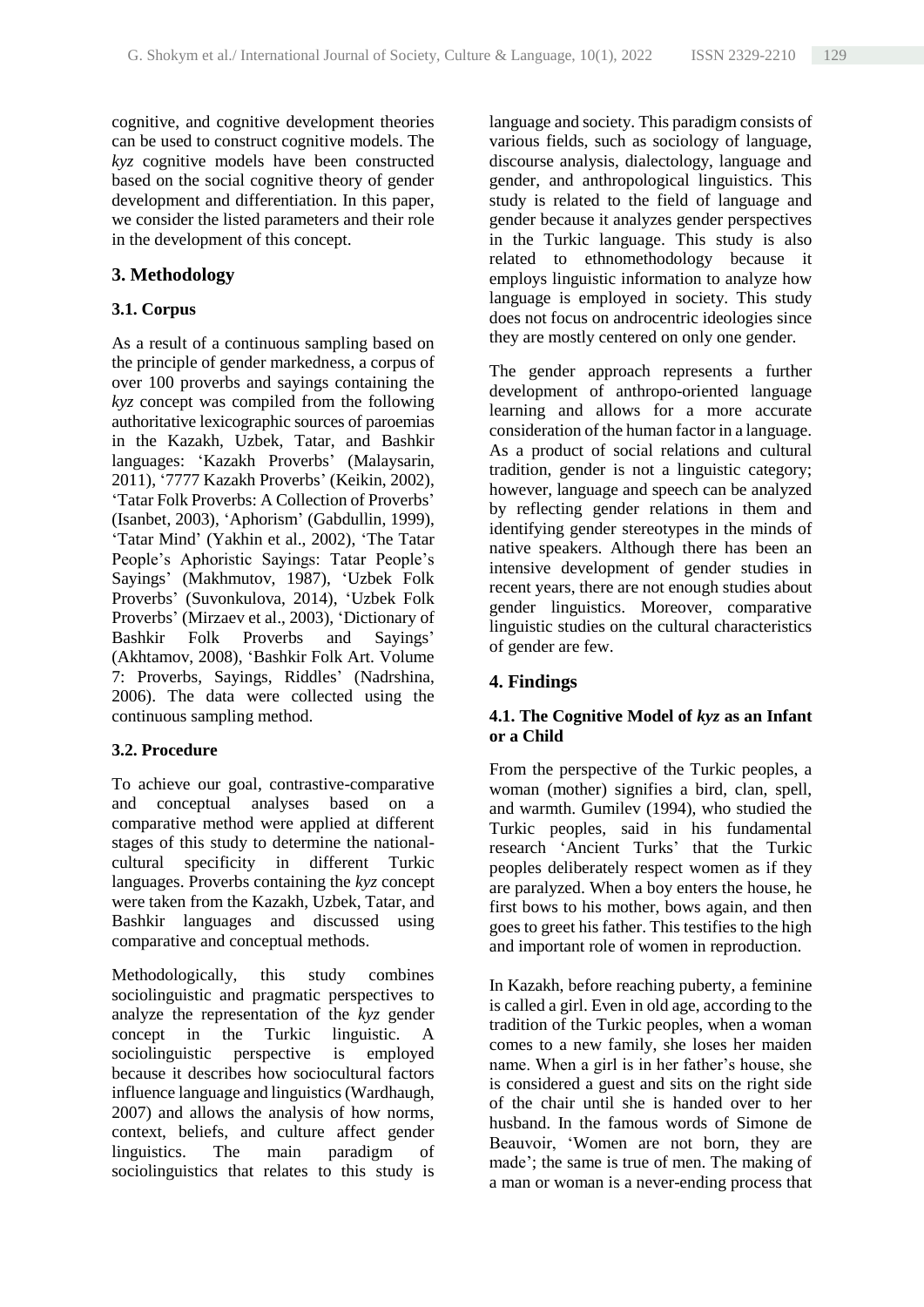begins before birth – from the moment someone begins to wonder if the pending child will be a boy or girl (Eckert & McConnell-Ginet, 2013).

Among the Kazakh people, when a girl is born, the word 'embroidery' is used, and when a boy is born, he is called a 'horse rider'. The Uzbek proverb 'sons and daughters are like your eyes on the forehead' implies that boys and girls are treated the same. The Kazakh people call their daughter a 'red flower'. One of the first researchers of the Kazakh land, Levshin (1996), noted that Kazakh people pay special attention to the upbringing of girls, noting that from an early age, they teach girls various crafts and knitting ornaments, lace, and cooking.

The following proverbs are used to compare the Turkic languages: *Қызым, саған айтам, келінім сен тыңда (Kyzım, sağan aytam, kelinim sen tıñda)* (Kazakh) / *кызым, сиңә әйтәм, киленем, син тыңла (Kyzim, sine eitem, kelinim, sen tınla)* (Tatar) / *Kızım sana söylüyorum, gelinim sen dinle* (Turkish) 'My daughter, let me tell you, bride, you listen'. These proverbs are common to all Turkic peoples, implying they follow similar principles in the upbringing of girls. In the Tatar languages, parents are closer to girls than boys, which is revealed in the following proverb 'Yesterday's son was middle rich, yesterday's daughter was red rich' (Makhmutov, 1987).

The Kazakh people pay a lot of attention to the upbringing of a girl to become a future wife and mother. She is brought up for both private life and marriage. All the traditions of the people about girls are widely reflected in their proverbs (Malaysarin, 2011). While studying the cognitive model of *kyz* as a child or an infant, proverbs and sayings of the Kazakh, Turkish, and Tatar languages were analyzed and their similarities were considered. We find that the Turkic peoples pay special attention to the upbringing of girls from the time they are born. In order to respect girls, mothers always give them advice through sisters-in-law. Here, a comparative approach was used in the process of differentiation.

#### **4.2. The Cognitive Model of** *kyz* **as a Girl**

A maiden is an adult girl. Kazakh people treat girls with special respect and prepare them for their future life, explaining the secrets of life and the peculiarities of human relations.

Daughters-in-law are called *Erkataim*, *Botashim*, *Shashbaulim*, and *Kulimkoz*. These names are not translated because they are the bride's addresses to her husband's sisters as respect without calling them by their names directly. Kazakh girls are also given special names, such as *Sulushash* 'Black-haired', *Altynshash* 'Golden-haired', *Karashash* 'Black-haired', *Aisulu* 'Beautiful Moon, Reflection of the Moon in the water', and *Nursulu* 'Radiant beauty'. The reason for such names is that girls are equated with the moon and sun, whether beautiful or artistic. In the gender image of the world, a girl is treated as a symbol of beauty.

In Tatar paremias (proverbs), the attributes of feminine beauty include hair, jewelry, and clothing. For instance, the proverb, *Khatynnarnyts zinnete – chechlere* means 'A woman's decoration is her hair'. During the meeting, the main directions of the Address of the Head of State to the people of Kazakhstan 'Kazakhstan's way-2050: Common goal, common interests, common future', as well as the implementation of the instructions of the head of state, voiced in the message to the people of Kazakhstan. The Kazakh people also say that 'a girl has beautiful hair', and hair is considered a symbol of beauty and culture. "The girl came out of the White House with a smile on her face; her hair was parted for ten days and braided in braids for five days", he added. Traditionally, Kazakh girls wear *shashbau*, *sholpy*, *shashtenge*, and *shashmonshak*. The sister-in-law also calls the girl *shashbaulym* in public due to the ringing sound of *shashbau* and the beauty of her jewelry (Alimbay, 2017).

Besides a large *kalfak* 'hat' without a solid band, a girl's headdress *kryashenok* includes a *tezme* 'bracelet' and *alka* 'chain' earrings. In the history of its long development, any nation has its aesthetic concepts, attractive images, and symbols of speech, which depend on the characteristics of business, behavior, rituals, customs, and traditions (Negimov, 2001). For example, a flower is a symbol of tenderness; the sun is a symbol of pride and spiritual radiance; a chorus girl is a symbol of art; a swan is a symbol of beauty. These images especially shine when depicting the gender image of a girl, a beautiful girl, and a woman in general.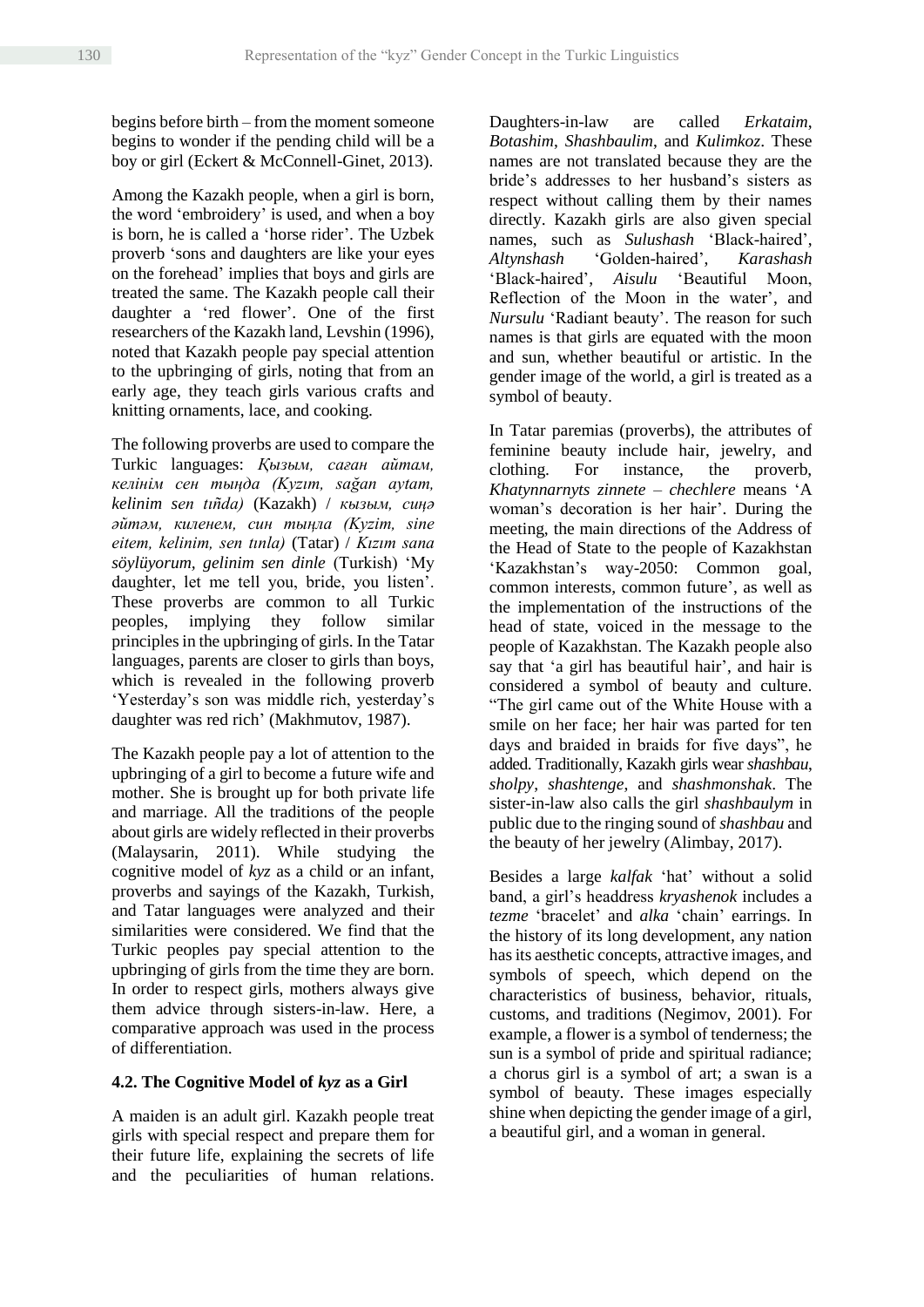Tatars compare the beauty of their girls to nature. For example, a girl's face is like a moonlight (*ay nury*), a ray of the sun (*koyashnury*), and her cheeks are like apples (*alma bit*); black and curly hair (*bvdrechech*), eyebrows are of currant color, arched, and thin, like the wings of a swallow: *kyigach kash*, *kashi-kuzekyelgan*, *karakash* (black-browed) (Khuzina, 2010).

A Bashkir proverb says that 'A shy girl is better than the painted one', which implies that a wellmannered girl is better than a beautiful one. Among the Bashkirs, the beauty of a girl is associated with other important qualities, one of which is intelligence: 'An eye grows in a beautiful girl; a heart grows in a clever girl' (A beautiful girl is a medicine for only the eyes; an intelligent girl is a medicine for the soul) (Nadrshina, 2006).

While investigating our theme, we referred to relevant international journals. Creese and Blackledge (2017) discussed mother and daughter relationships. Their article contributes to the under-researched topic of the representation of sisters-in-law in discourse, theorizes the chronotope in everyday conversation, and demonstrates how mother and daughter solidarity is achieved through opposition to another female family member. Their article describes the range of discursive strategies in the socializing messages of a mother and daughter interaction. That the socialization processes are fundamental to mother-daughter relationships is uncontested. The perils of being like her come with a high risk of inappropriate social behavior, including using language ineptly, ignoring sensitive customs, and dressing in unfortunate ways.

#### **4.3. The Cognitive Model of** *kyz* **as a Bride**

The gender aspect of the image of a bride can be seen in national customs. According to available data, the *Kyz aittyru* 'propose as a wife' rite has long been a common custom of the Turkic peoples. Each parent thinks about the future bride of his son early and looks for a partner. They strictly adhere to the principle 'see the mother to take her daughter'. Thus, the future godfather is considered from the right place, the side of good people, the father's side, and the fundamental village. This is called 'girlish talk'. When a girl becomes a bride, she feels like a stranger from that moment (Kislyakov, 1969). In this regard, a small wedding takes place. In the Kyrgyz language, this wedding is also called the wedding of earrings. In the Altai language, the bride is also called 'earrings' or 'with earrings'. The Kyrgyz phrase for 'earrings' is used in connection with this custom. In Kyrgyz, earrings are called a necklace. It is said that, in ancient times, the ear was worn as a bead. In the southern dialect of Kyrgyzstan, one of the names for earrings is ear beads (Yudakhin, 1965). Hence, the name of a 'girl with earrings' or 'earrings' in the sense of 'bride'.

Among the Uzbek people, the concept of a girl's happiness is associated with marriage; examples are *Kiz bolani bakhtini bersin / bakhti ochilsin* 'may the girl be happy'*; khon takhtidan қўr, қiz - bakhtidan* 'the king is afraid of losing her throne, and the girl her happiness'; *қizga oltindan bar takht emas bakht tila* 'wish a girl, not a golden throne, but rather happiness in a finger'; *қizning bakhti - erning davlati* 'a woman's happiness is her husband's wealth'; *ҳar narsaning vaқti bor, ar bir қizning bakhti bor* 'everything has its own time, and every girl has your happiness'. In this context, the happiness of a woman is perceived as a successful marriage. As the above examples show, the Turkic peoples respect girls and value their happiness. The Turkic peoples pay special attention to the upbringing of girls; when they see their mothers, they inquiry of their daughter (Sarimsokov, 1983).

Tannen (2010) drew on the concept of intertextuality to describe imitations in families. Specifically, she described how family members come to speak in the voice of other family members. For example, a father speaking to his college-age daughter deploys his absent wife's voice to issue a direct command to his daughter, whereas a mother constructs a family dog's voice to praise her young son for his tidiness.

Traditionally arranged marriage is accompanied by huge dowries and life in joint families. In the past, the joint families generally consisted of the groom's parents, unmarried siblings, and at times, older married siblings and their families. When the new bride is from a different country, she enters an entirely new family in the marital home. The phenomenon of arranged marriages from the perspective of women will be analyzed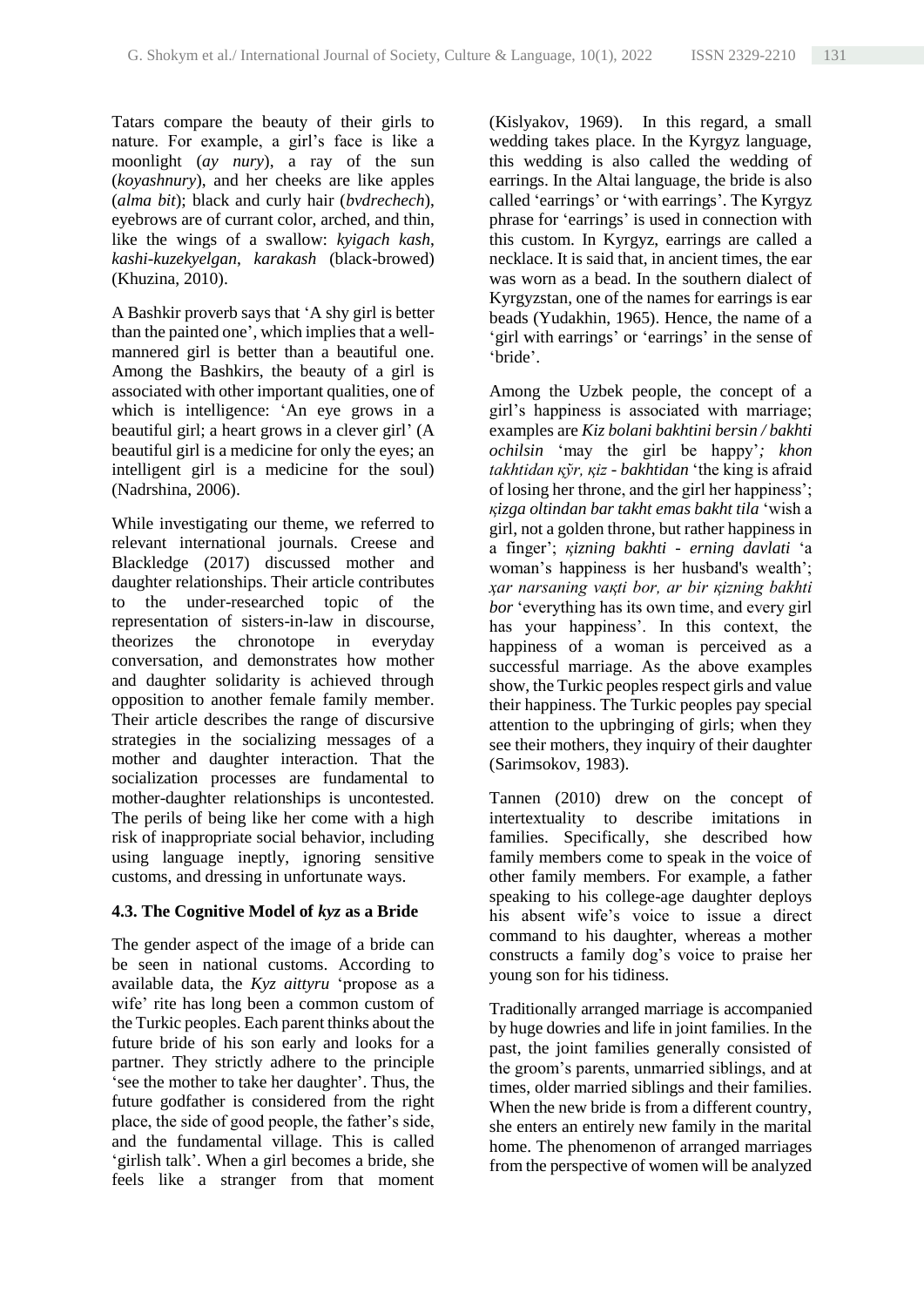using the themes that emerge from their written narratives (David et al., 2020).

# **5. Concluding Remarks**

Attitude towards the upbringing of girls has always required a lot of responsibility. We find that a girl is a future mother and the honor and field of the dynasty, so all efforts are made towards the upbringing of girls. Folklore, oral literature, and folk traditions serve as excellent material for the analysis of traditional concepts. Traditions and customs are born, formed, passed down from generation to generation, and change depending on the way of life of people, their beliefs, and their attitudes towards life.

The study of the concept *kyz* in the world language image of the Turkic peoples is of great significance in the field of gender linguistics. This article analyzes several names related to the linguistic image of the world and the concept of *kyz* 'girl' among four Turkic peoples that have practically the same traditions and roots. Proverbs and sayings about a girl in Kazakh, Uzbek, Bashkir, and Tatar languages are explored in this paper using a comparative method based on similarities and features. The results of the study show that the concept *kyz* is one of the basic concepts of Turkic nations, which contains common universal concepts and mental stereotypes formed in the consciousness of individual national and cultural features of each nation, as well as units with particular reference and symbolic meanings. Among common concepts is the concept of the mother, who transmits and develops all the good qualities of the nation, such as language, religion, customs, and traditions to grandchildren and great-grandchildren. On the other hand, we noticed that, in three languages, before she becomes a bride, the cognitive model of a girl is strictly observed in one of the national traditions and culture. The proverbs and sayings of three languages prove that it is necessary to bring up a girl, respect her, and accept her as a future mother.

# **References**

- Abaev, V. I. (2006). *Articles on the theory and history of linguistics.* Moscow: Nauka.
- Akhtamov, M. Kh. (2008). *Dictionary of Bashkir folk proverbs and sayings.* Ufa: Kitap.
- Alimbay, N. (2017). *Kazakh traditional system of ethnographic categories, concepts and names.* Almaty: LLP Alem Damu Integration.
- Arutyunova, N. D. (1998). *Experience of conceptual analysis. Reference and problems of text formation.* Moscow: Nauka.
- Askoldov, S. A. (1997). *Concept and the word. Russian Literature. Anthology*. Moscow: Academia.
- Bazarova, L.V., & Gilyazeva, E. N. (2018). Representation of the concept "woman" in English, Russian and Tatar linguocultures (on the material of proverbs and sayings). *Kazan Federal University Modern Journal of Language Teaching Methods, 8*(11), 185-191.
- Bekeyeva, N., Bissengali, A., Mankeyeva, Z., & Nurdauletova, B. I. (2021). Phraseological expressions in the Turkic languages: Comparative analysis. *International Journal of Society, Culture & Language, 9*(1), 69-85.
- Bergvall, V. L., Bing, J. M., & Freed, A. F. (2014). *Rethinking language and gender research: Theory and practice*. New York: Routledge.
- Creese, A., & Blackledge, A. (2017). The 'other woman' in a mother and daughter relationship: The case of Mami Ji. *Language in Society, 46*(2), 185-206.
- David, M. K., Mirchandani, S., & Von Stumm, M. (2020). Narratives of strength, perseverance, and resilience in traditional marriages (focus on Sindhi women). *IARS' International Research Journal, 10*(2), 1-5.
- Eckert, P. (1992). Think practically and look locally: Language and gender as community-based practice. *Annual Review of Anthropology, 21*, 461–490.
- Eckert, P., & McConnell-Ginet, S. (2013). *Language and gender*. Oxford: Blackwell.
- Fatykhova, F. F. (2001). *Gender: Language, culture, communication*. Moscow: Nauka.
- Ferreira, E. (2019). Women's gender and feminist studies in Portugal: Researchers' resilience vs. institutional resistance. *Gender, Place & Culture, 267*(9), 1223- 1232.
- Gabdullin, К. (1999). *Aphorism.* Orenburg: AST.
- Gabidullina, F. I., Korganbekov, B. S., Makarova, V. F., Zakirov, R. A., &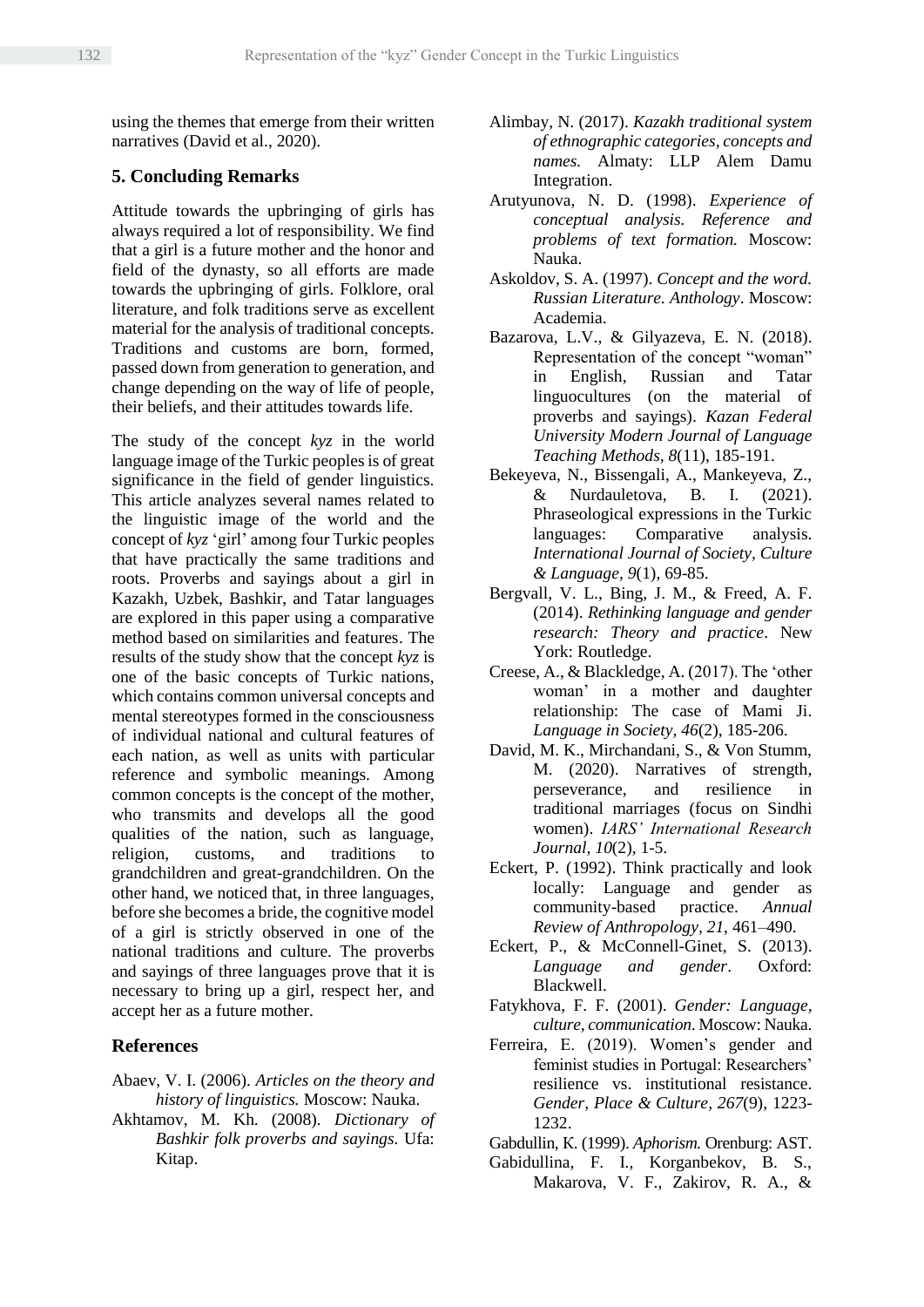Kayumova, G. F. (2019). Concept in language consciousness of students of philological faculty. *XLinguae, 12*(3), 45-55.

- Gumilev, L. N. (1994). *The ancient Turks*. Almaty: Bilim.
- Humboldt, V. F. (1984). *Selected works on linguistics* (G. V. Ramishvili, Trans). Moscow: Progress.
- Isanbet, N. (2003). *Tatar folk proverbs: A collection of proverbs.* Yar Chally: Idel-Yort.
- Iskakov, A. I. (1974). *Explanatory dictionary of the Kazakh language*. Alma-Ata: Nauka.
- Ismailov, G. (2017). Linguocultural study of gender stereotype in Turcic phraseology (on the material of Uzbek, Kazakh and Karakalpak languages. *RUDN Journal of Language Education and Translingual Practices, 14*(1), 85-92.
- Keikin, Zh. (2002). *7777 Kazakh proverbs.* Almaty: Elke Baspasy.
- Khalidov, А. B. (1987). *Dictionaries of Ishaq al-Farabi and Mahmud al-Kashgari (from the history of lexicography in Central Asia of the X-XI centuries.). Written monuments and problems of the history of culture of the peoples of the East*. Moscow: Nauka.
- Kirilina, A. V. (2001). "One hundred thousand friends – to the tractor". Discursive practices for engaging women in work (Thirties). *Wiener Slawistischer Almanach, 54*, 447-457.
- Kirilina, A. V. (2002). *Problems of the gender approach in the study of intercultural communication: Gender as an intrigue of knowledge*. Moscow: Publishing House of MGLU.
- Kislyakov, N. A. (1969). *Essays on the history of family and marriage among the peoples of Central Asia and Kazakhstan*. Moscow: Nauka.
- Khuzina, E. S. (2011). Gender stereotypes in the Tatar linguistic consciousness. *Bulletin of Chelyabinsk State University, 13*, 147-149.
- Lakoff, G., & Johnson, M. (1980). *Metaphors we live by*. Chicago, IL: University of Chicago Press.
- Levshin, A. I. (1996). *Description of the Kyrgyz-Kaisak and Kyrgyz-Kazakh hordes and steppes.* Almaty: Sanat.
- Mahmud, K. (1997). *Turkish dictionary*. Almaty: Hunt.
- Makhmutov, H. S. (1987). *The Tatar people's aphoristic sayings: Tatar people's sayings. Proverbs and sayings*. Kazan: Tatar Book Publishing House.
- Malaysarin, J. (2011). *Kazakh proverbs.* Almaty: Ana Tili.
- Mammadova, K. (2015). Gender linguistics and literary elements in Turkic languages: A perspective. *Φιλοσοφια: International Journal of Philosophy, 16*(2), 1-7.
- Miftakhova, A. N., Bochina, T. G., & Malikov, A. Z. (2020). Woman vs. baba in Russian culture and internet language. *International Journal of Society, Culture & Language, 8*(3), 54-62.
- Mirzaev, T., Musakulov, A., & Sarimsakov, B. (2003). *Uzbek folk proverbs.* Tashkent: Sharq.
- Motschenbacher, H. (2016). A discursive approach to structural gender linguistics: Theoretical and methodological considerations. *Gender & Language, 10*(2), 149-169.
- Nadrshina, F. (2006). *Bashkir folk art*. Ufa: Kitap.
- Negimov, S. (2001). *Poets and singers' poetry: Genesis. Stylistics. Poetics.* Almaty: Gylym.
- Qari, I. (2019). The gender of the addressee as a factor in the selection of apology strategies: The case of Saudi and British. *International Journal of Society, Culture & Language, 7*(1), 83-95.
- Rice, L., & Barth, J. M. (2017). A tale of two gender roles: The effects of implicit and explicit gender role traditionalism and occupational stereotype on hiring decisions. *Gender Issues, 34*, 86–102.
- Sakaeva, L. (2018). Methodological bases of conceptology: Features and structure of the linguo-cultural concept. *Revista San Gregorio, 23*, 100-107.
- Sakallı-Uğurlu, N., & Glick, P. (2003). Ambivalent sexism and attitudes toward women who engage in premarital sex in Turkey. *The Journal of Sex Research, 40*(3), 296–302.
- Samsitova, L. H., & Kapasheva, A. A. (2016). The concept of woman in the proverbs of Turkish, Kazakh, and Bashkir languages. *World Science, 2*, 52-68.
- Sarimsakov, B. I. (1983). *Uzbek folk proverbs*. Tashkent: Fan.